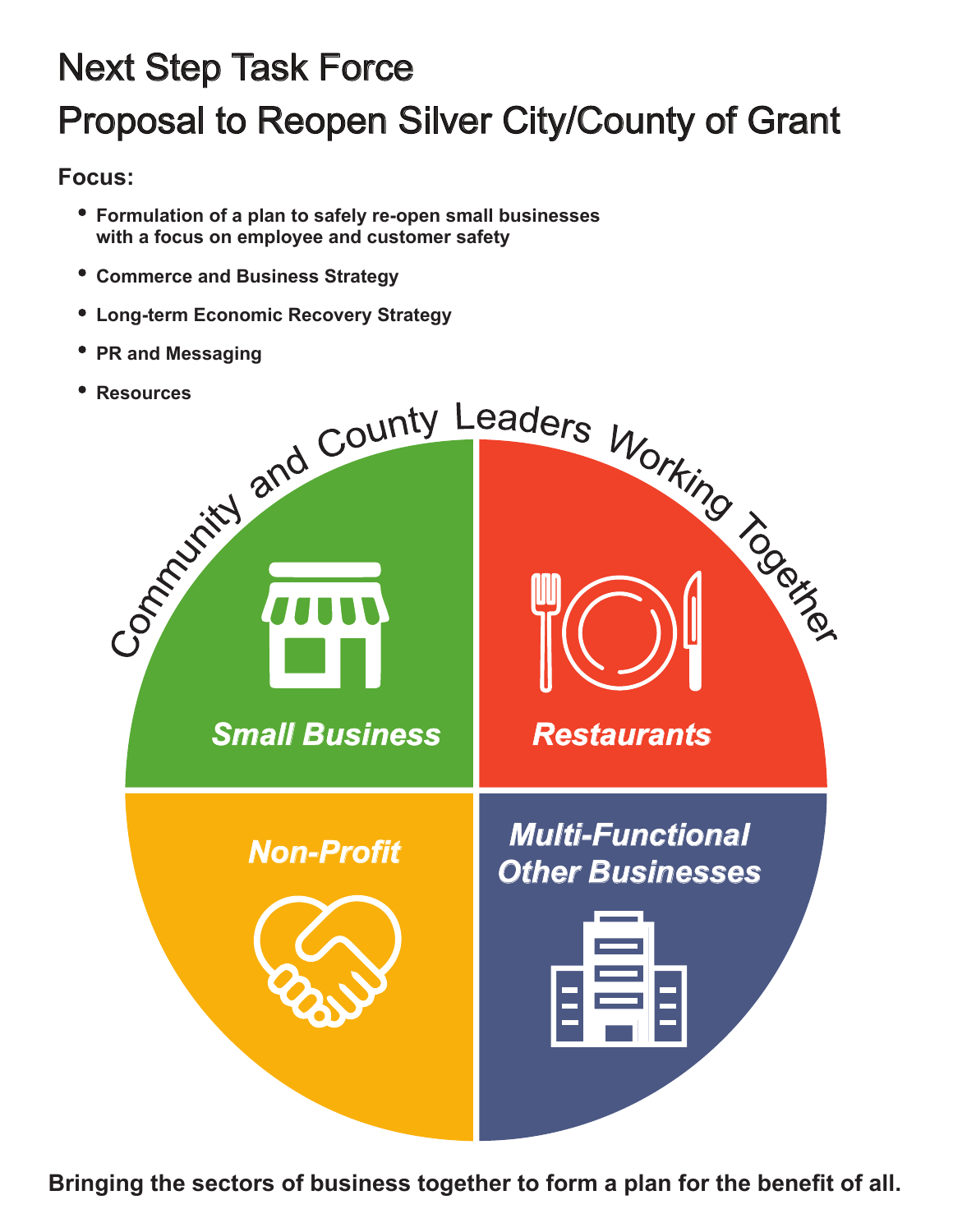

### **Overview**

The Town of Silver City, in collaboration with Grant County government and representatives from the communities of Grant County, continue to work together to create actionable plans. These plans are being or have been formed through careful business and health assessment with the aim of reopening the region in as safe of a manner as possible. A focus on customer and employee safety has been paramount. These plans continue to evolve based on changes occurring with the COVID-19 situation and with changes and new directives offered by the Governor of New Mexico. Additional focuses of the task force include economic recovery, messaging, information distribution, and access to resources needed.



## **Steering Committee**

#### **Main Steering Committee Participants:**

Silver City Mayor, Grant County Manager, Silver City Town Manager, Silver City Assistant Town Manager, Grant County Planning and Community Development Director, Silver City Fire Department Chief, SWNM Council of Governments, SkyWest Media Broadcast/Marketing Manager, Silver City Grant County Chamber of Commerce Director, and Silver City Mainstreet Manager.

#### **Advisers:**

Gila Regional Medical Center, Hidalgo Medical Services, and Western New Mexico University, Grant County Emergency Management



### **Purpose**

The purpose of this task force has been to gather a comprehensive pool of data derived from business experts across five sectors of business throughout Grant County. The business sectors represented in each subcommittee included Small Business, Restaurant, Non-Profit and Multi-Functional Business (Medium Sized Business.) The final business sector includes the steering committee that is comprised of community leaders and city/county administration.

*Note:* All recommendations are intended to remain in alignment with COVID Safe Practices (CSPs) and New Mexico Governor's directives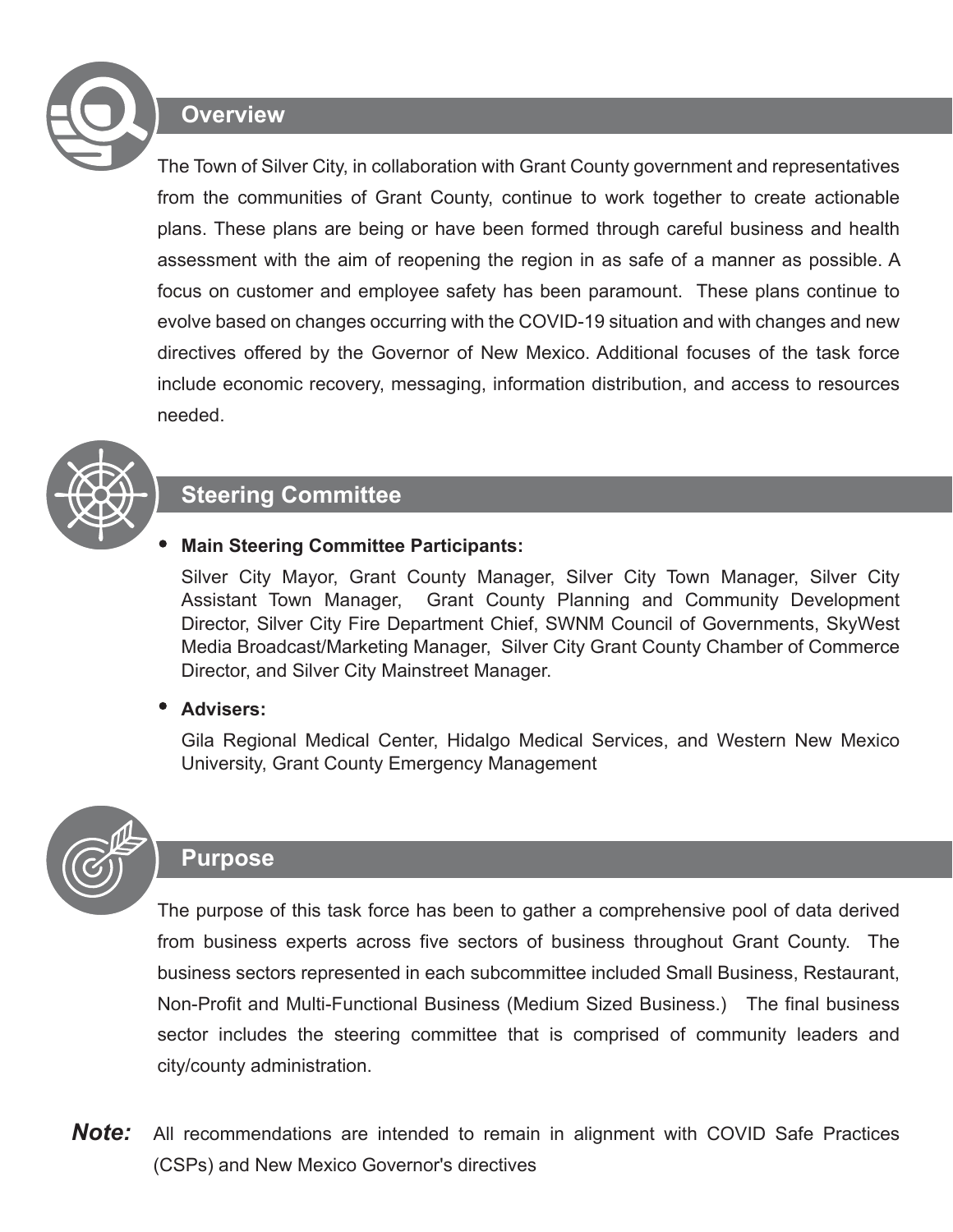# *Sub Committees*



# **Small Business Representatives**

- **Antique Mall**
- **Curl Up and Dye**
- **Dr. Rhonda Van Dran, O.D.**
- **Furniture Gallery/Sears**
- **Gila Hike and Bike**
- **No Excuses Gym**
- **Silver Bowling Center/Ten Pin Room/Restaurant**
- **SYGYZY Tile**
- **The Food Co-op**
- **The Silco Theater**



### **Restaurant Business Representatives**

- **Adobe Springs**
- **Diane's Restaurant/ Diane's Bakery**

**• Kountry Kitchen** 

- **Duck Creek Café**
- **M&A Bayard Café**
- **The Patio Restaurant**
- **Q's/Fry House**
- **REVEL**
- **Tranquil Buz**



### **Non-Profit Representatives**

- **Calvary Chapel Silver City**
- **Farmer's Market**
- **Grant County Art Guild**
- **Grant County Community Foundation**
- **Southwest Center for Health Innovation**
- **Southwest NM ACT**
- **Southwest NM Green Chamber**
- **St. Vincent's Catholic Church**



# **Multi-Functional/Other Businesses (Medium to Large Scale SME)**

- **Ace Hardware**
- **Freeport McMoRan**
- **Griffin Propane and Other**
- **Hatch Automotive**
- **Little Toad Brewery and Distillery**
- **PNM**
- **Quality Inn and Comfort Suites**
- **W&N Enterprises**

**Holiday Inn**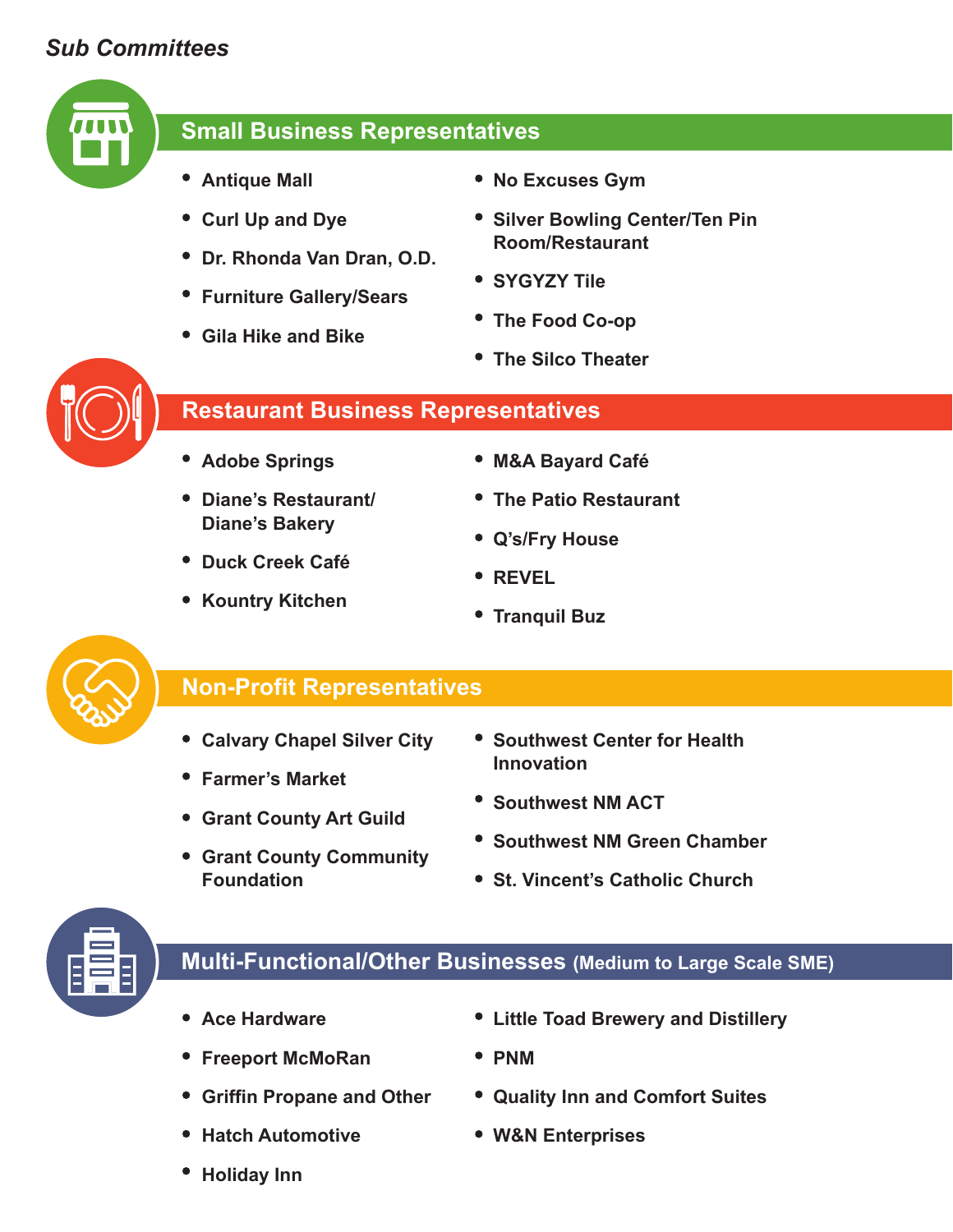

### **Town and County Officials will encourage the following CSPs for all employers**

- Limit operations to remote work to the greatest extent possible
- Arrange workplace to provide for 6 feet of distance between individuals wherever possible
- Close common areas where personnel are likely to congregate wherever possible, or modify them to minimize contact
- Provide for all meetings to take place remotely whenever possible
- All employees should be provided with appropriate face coverings and should wear them in the workplace
- Train all employees on daily cleaning and disinfecting protocol, hygiene, and respiratory etiquette (e.g., covering coughs)
- Make handwashing, sanitizer, and other hygiene support available to employees
- Screen employees before they enter the workplace each day (verbally or with a written form or app). Send employees home who are experiencing the following COVID-19 symptoms related to COVID-19 and direct them to obtain free testing through Department of Health (DOH) • Fever, cough, shortness of breath, chills, repeated shaking with chills, muscle pain, headache, sore throat and/or loss of taste or smell
- Prohibit employees with known close contact to a person who is lab-confirmed to have COVID-19 to return to work until the end of the 14-day self-isolation period
- Minimize non-essential travel. Adhere to Centers for Disease Control and Prevention (CDC) guidelines and state orders regarding isolation following out-of-state travel
- Adhere to all CDC and Occupational Safety and Health Administration (OSHA) guidelines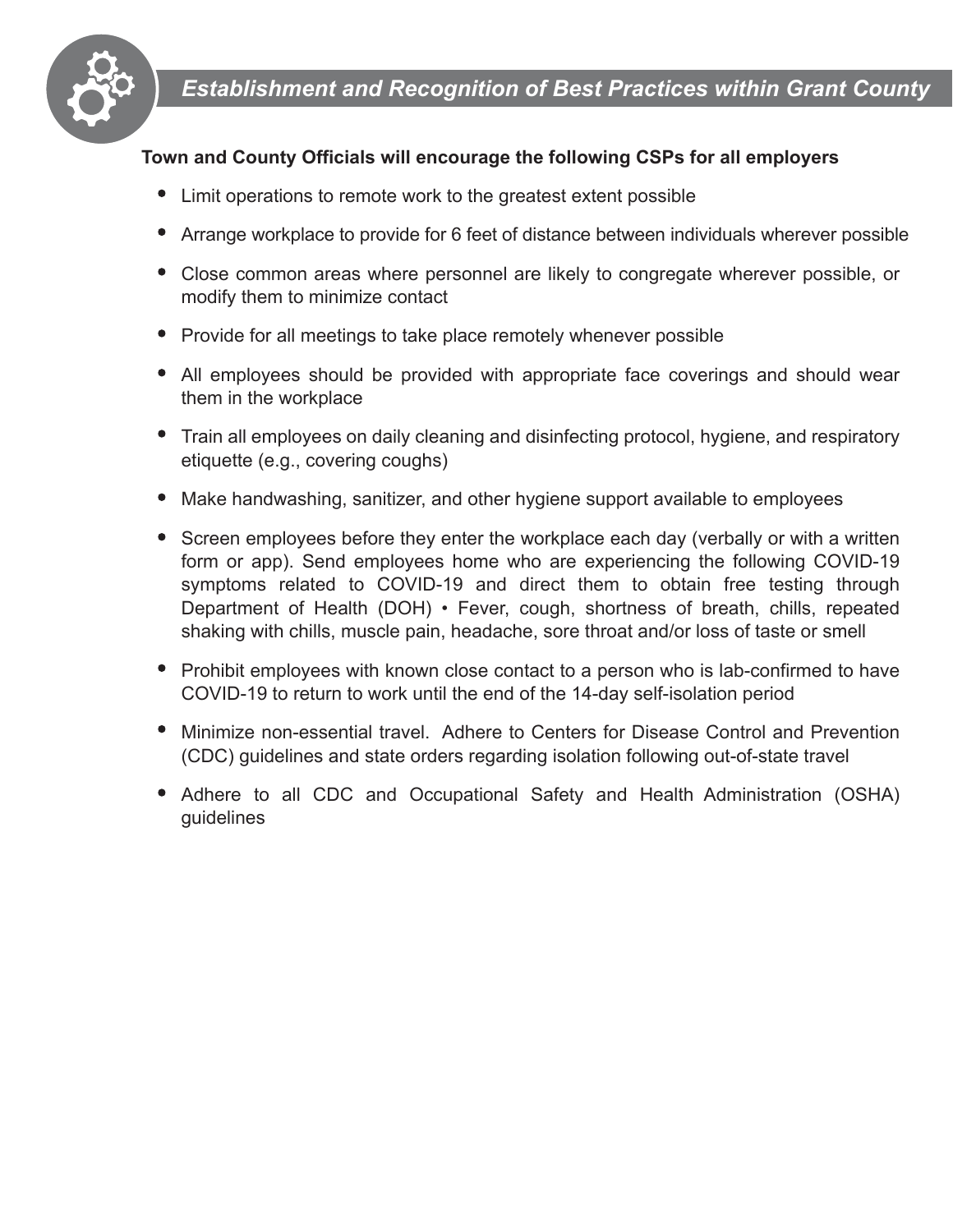# *Additional Specifics to Facilitate in Obtaining Best Practices*



- With the aid of the Silver City Fire Department, establish varying occupancy levels based on Govenor's phases for businesses and help businesses determine best traffic flow processes with proper queuing areas outside of businesses (Silver City Fire Department will visit a Town of Silver City business or a business within a three mile radius to help establish occupancy levels. If a business is outside of this region, the business operator can call the Silver City Fire Department and give square footage and the fire department will help with calculations.)
- Provide guidance of how to limit or count the number of customers in a store at one time to ensure social distancing
- Town of Silver City and County of Grant will establish a "supply bank" of Personal Protective Equipment (PPE) supplies in the advent that businesses are not able to obtain them from other sources (This "supply bank" will be for purchase by business operators and, if a business is need of financial assistance to acquire these PPE supplies from the Town/County "supply bank," the business will be allowed to repay the Town/County at a later date.)
- Distribution of literature to business operators on "Best Practices" to include information that can be accessed by employees so they can become more informed about daily cleaning, disinfecting protocol, hygiene, and respiratory etiquette
- Additional information distribution through regional websites on "Best Practices" and "Available Resources" and Public Service Radio campaign across stations serving Grant County (Community Foundation new website page for COVID-19, Town and County websites)
- Provide down loadable graphic(s) for uniform signage and digital marketing optional to businesses with branding such as "Grant County-Safe, Sanitized, and Standing Strong," "Please Wear a Mask," and "Social Distancing-6 feet"
- Provide a contact email for questions or suggestions of businesses and community members so that appropriate community leaders can address as needed (A special email address will be provided for both the County and Town of Silver City on their websites. For questions relating to Gila Regional Medical Center (GRMC), a special micro-webpage has been added to the hospital's website.)
- Provide a news update from leadership on status of Task Force/Plan to reopen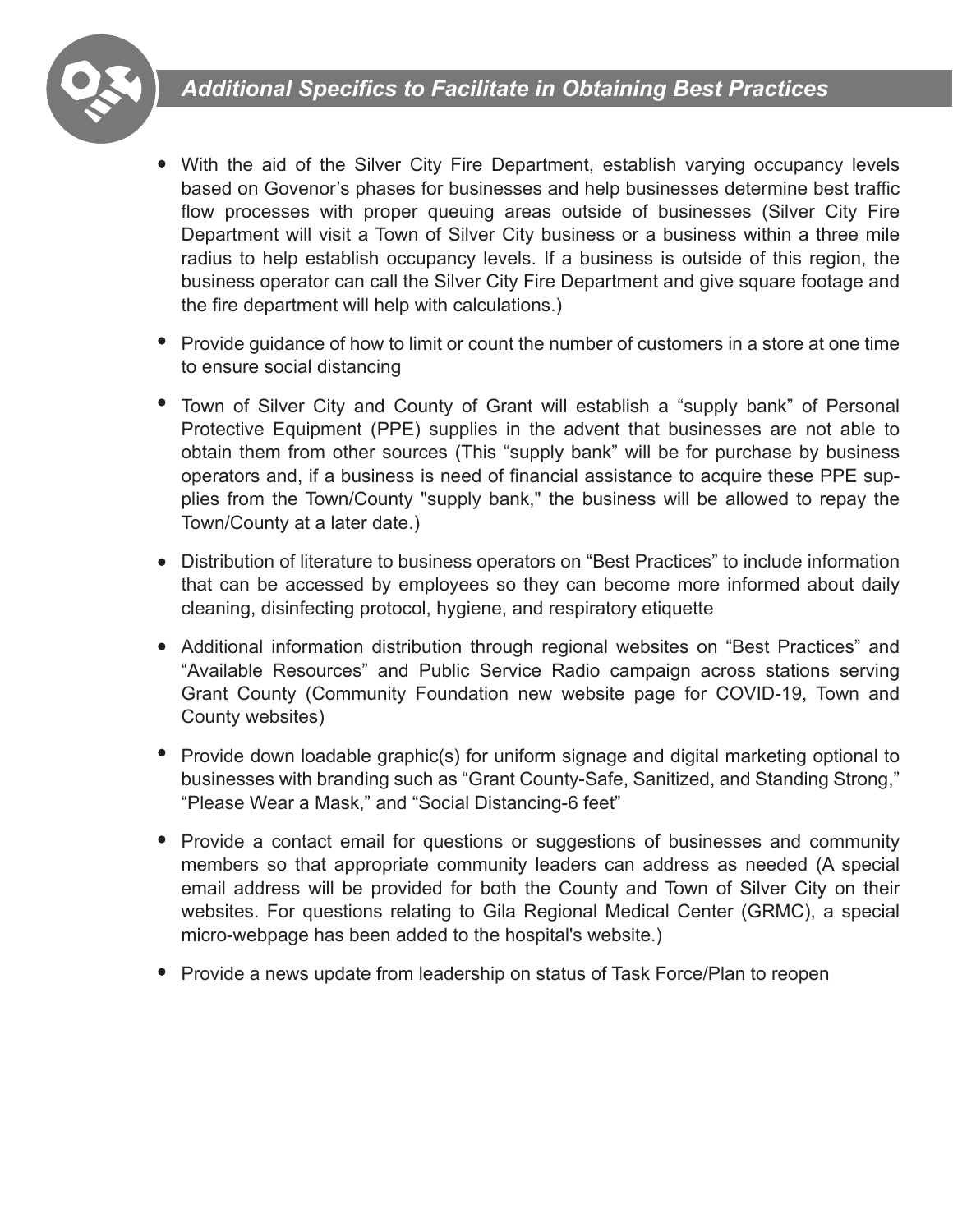

#### **Events**

- All events have been/were canceled while "Stay at Home" orders in effect
- Major future events that have been canceled include: Wild Wild West Pro Rodeo, Blues Festival that will now be held as a virtual event, Fiesta Latina, Give Grandly, and others
- Encourage events to be postponed until later in the year and then restricted in size or encouragement of best practices for social distancing
- Currently Town of Silver City is not offering permitting for town property use
- Currently County of Grant has the conference center closed and county properties
- Events will be allowed to resume following Governor guidelines/mandates

#### **Business Sector COVID-19 Plans Implemented**

- Freeport McMoRan mining operations
- Gila Regional Medical Center
- Other area medical providers
- County and Municipalities
- Gila National Forest Service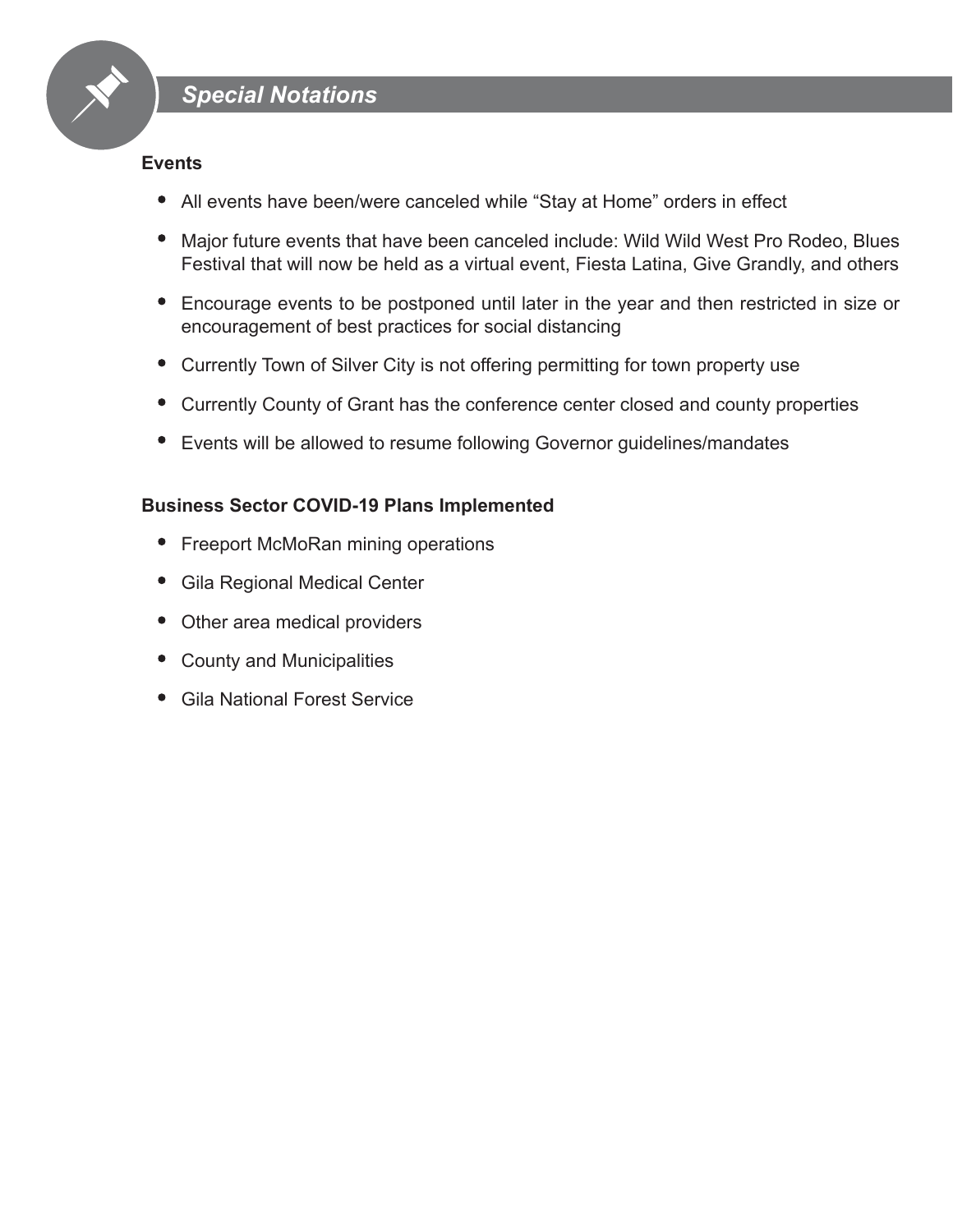

### **PHASE 1: (Mid-May-- To Be Determined (TBD))**

#### *What Opens*

- All retailers may operate according to Retail COVID-Safe Practices at 20% fire code occupancy
- Non-essential businesses generally may operate according to CSPs at up to 50% of pre-crisis staffing levels
- Dine-in service at restaurants and bars permitted according to CSPs (in development) at up to 50% occupancy, no barstool or standing service. No live music
- Gyms and salons can operate according to CSPs
- Hotels permitted to operate according to CSPs at up to full capacity
- Houses of worship can operate according to CSPs at capacity to-be-determined

#### *What Remains Closed*

- Theaters (Silco and WNMU Theaters)
- Instruction to Stay Home remains in place for Vulnerable Individuals
- Visits to long-term care & other congregate care facilities restricted as per current Public Health Order (PHO)
- $\bullet$ Mass Gatherings restricted (includes concerts, events, and social gatherings) (See event section)
- 14-day quarantine order remains in place for out-of-state airport arrivals
- Vacation rentals prohibited to out-of-state

### **PHASE 2: (Early June--TBD)**

#### *What Opens*

- Theaters may operate according to CSPs and capacity restrictions (Silco and WNMU theaters)
- Bars may operate according to CSPs and capacity restrictions

#### *What Remains Closed*

- Instruction to Stay Home remains in place for vulnerable individuals
- Visits to long-term care and other congregate care facilities restricted as per current PHO
- Mass Gatherings restricted (includes concerts, events, and large social gatherings) (See event section)
- 14-day quarantine order remains in place for out-of-state airport arrivals

#### **PHASE 3: (Early July--TBD)**

#### *What Opens*

- Vulnerable Individuals(1) instructed to practice social distancing
- Aim to reopen schools in August with modified schedules and procedures to protect students, faculty, and staff

#### *What Remains Closed*

- Mass Gatherings larger than 100 people still prohibited. No large festivals or fairs (Consideration of Grant County Fair in late September/October to be considered, as well as other regular fall events)
- Some concerts and spectator sports may be permitted on a modified basis with capacity restrictions (encourage smaller events and local or regional talent for concerts)
- Visits to long-term care and other congregate care facilities restricted to some extent
- Reassess quarantine order for out-of-state airport arrivals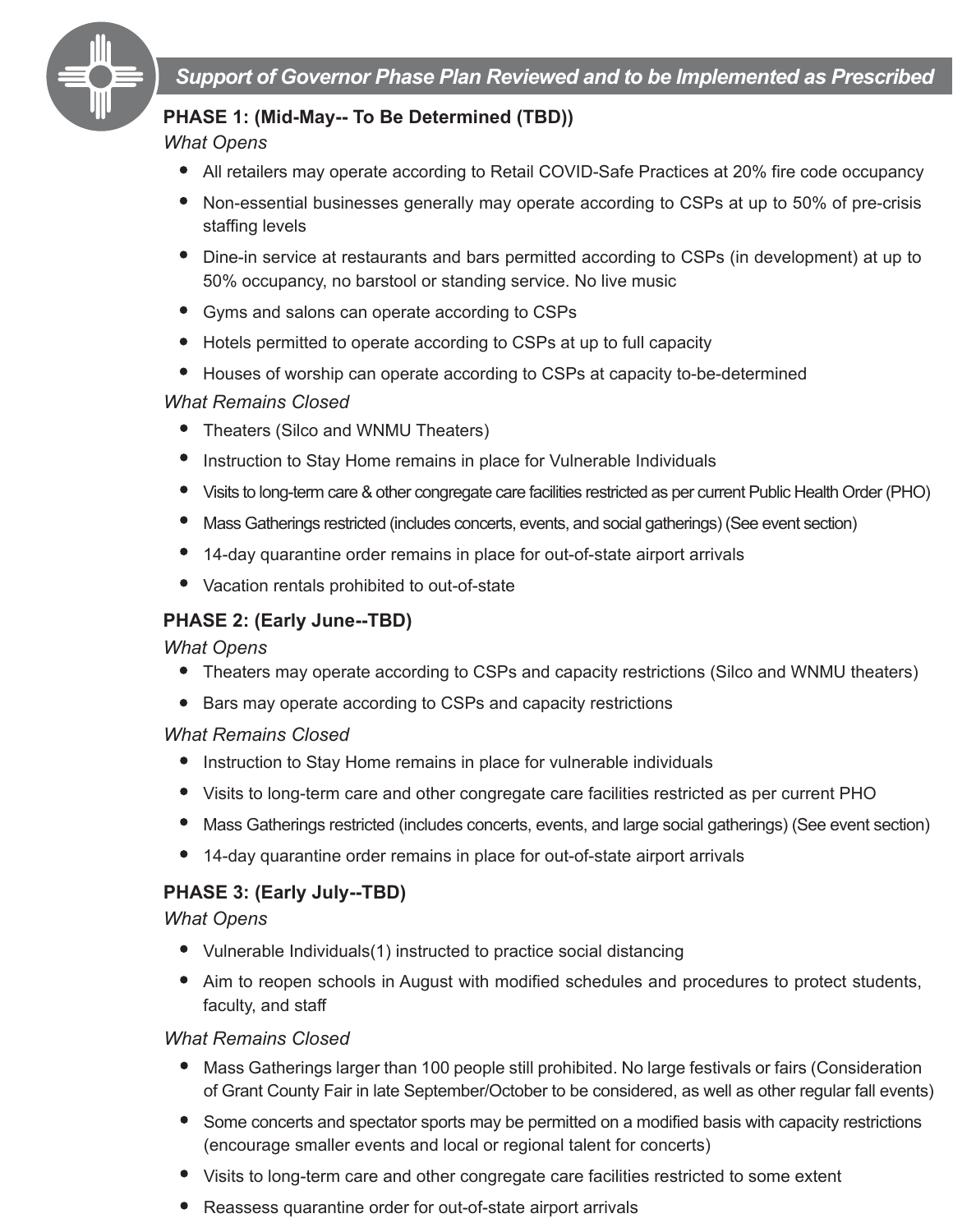# *Noted Business Sector Concerns Being Addressed and Recommendations*



# **Small Business Representatives**

- **Employees earn more with unemployment and workforce availability is an issue**
- **First round Paycheck Protection Program (PPP) closing date is too close with numerous extensions on "Stay-At-Home" orders**
- **Need a ramp up period, at least one week notice, to be able to open properly**
- **Smaller businesses can be just as safe, if not safer, than big box stores, in metering and social distancing - unfair double standard exists**
- **Disparity between square footage requirements of a small business versus sprawling big box stores**
- **Small businesses want to cooperate with the Fire Department on customer flow strategies and occupancy**
- **Employees are fearful of exposure by customers who are not protected**
- **Proper sanitation information needed with signage for business regarding cleanliness guidelines**
- **Vacation rentals allowed to out-of-state patrons**

### **Restaurant Business Representatives**

- **Customer confidence is a concern**
- **Availability of supplies (food and sanitation) beyond shut down period 50% operation is not sustainable for the long haul**
- **Need a ramp up period, at least one week notice, to be able to open properly**
- **Employees are fearful of exposure by customers who are not protected**
- **Smaller restaurants in Grant County versus those in Albuquerque/Santa fe who can handle a 50% mandate better because their dining rooms are bigger**
- **Opening too early, with the possibility of having the open for business order reversed if a second wave hits, will create a bigger hardship on businesses in general. Business owners would rather plan for a concrete opening than a possible "soft" opening**
- **Concerns about the impact of loss of events and drop in tourism**
- **Ability to sell liquor as part of take-out orders**
- **Group has been considering many enhanced public safety guidelines such as single use menus, having hand-sanitizer stations at the door, employees always wearing gloves and masks, a greeter with a temperature gauge, handling money, etc.**
- **Liability, Liability, Liability**
- **Want tests (COVID-19 and Antibodies)**

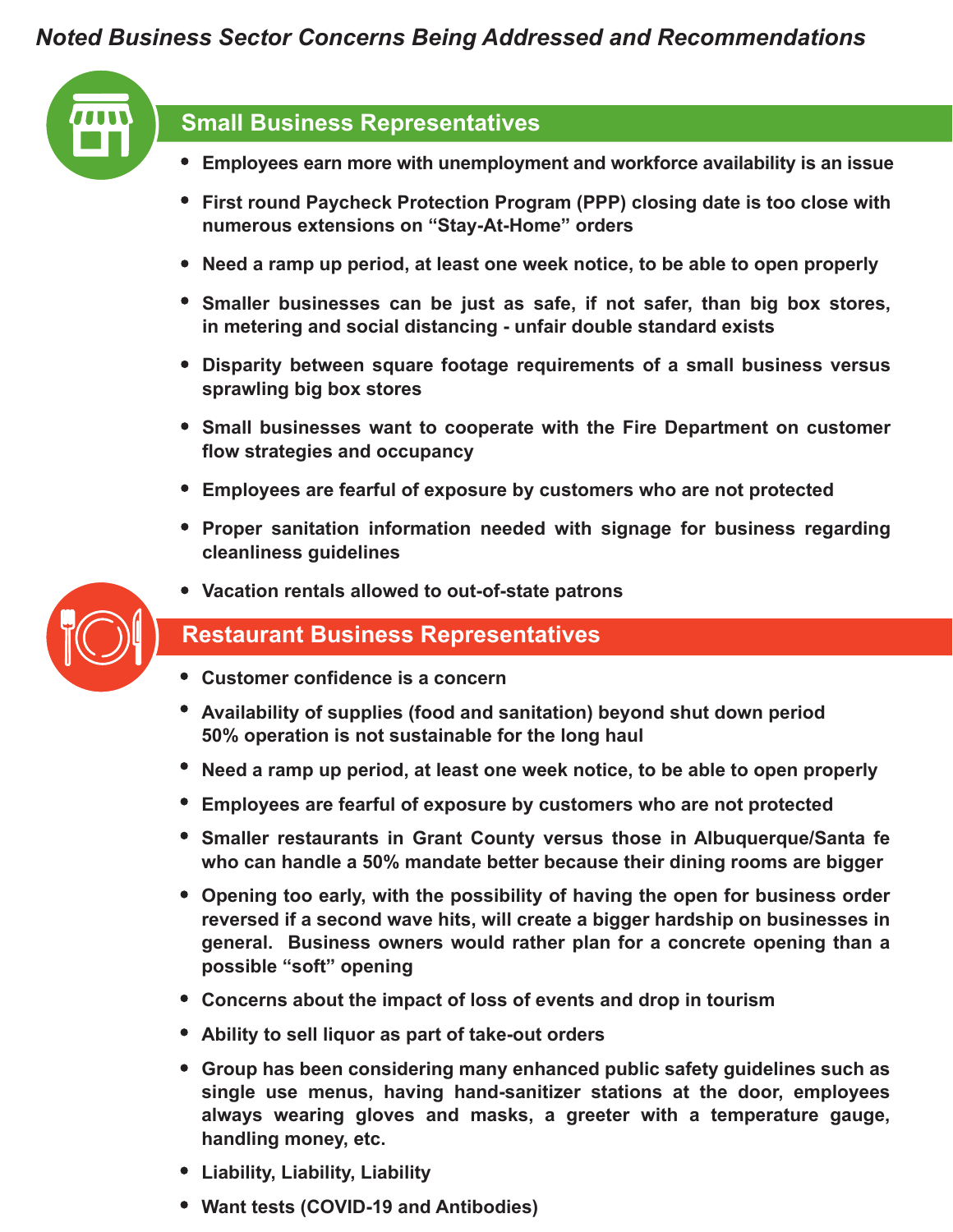# **Non-Profit Representatives**



- **Believe they are ready to open and operate safely, once given the go ahead to open**
- **Concerns over loss of tourism and events from a monetary perspective and from a cultural perspective**
- **The face-to-face interaction between our organizations and the public needs to be ensured**
- **Questions about governing guidelines during the COVID crisis that are different for some businesses than for others (big box versus small biz)**
- **Concern about visitors who come to Grant County having different guidelines or restrictions in their home communities which presents a problem for local business operators**
- **Need for community messaging on safe practices being followed**
- **Concerns over restrictions on occupancy and willingness to work with Fire Department for determining strategies for customer safety**
- **Churches working toward following safety protocols, but want most to be able to congregate**



# **Multi-Functional/Other Businesses (Medium to Large Scale SME)**

- **Well prepared, with plans and processes in place, but have ongoing concerns for employee and customer safety**
- **Desire for consistent guidelines, which encompass all businesses, that are disseminated by the proper authoritative entities**
- **Need at least one week notice of when next phase is implemented for proper "ramp-up"**
- **Clear guidelines needed for filing for unemployment benefits and an extension for filtering false claims--businesses are inundated with false claims from past employees**
- **Separation of key employees within the same company--discussion on separating employees, who are in key roles, can reduce the chance for cross contamination, which could result in loss of an operation**
- **Desire for cooperation between businesses, especially when addressing needs such as supplies and meeting to standards**
- **Liability**
- **Signage for businesses following best practices (i.e. window sticker with slogan: Grant County-Safe, Sanitized, and Standing Strong)**
- **Want tests (COVID-19 and Antibodies)**